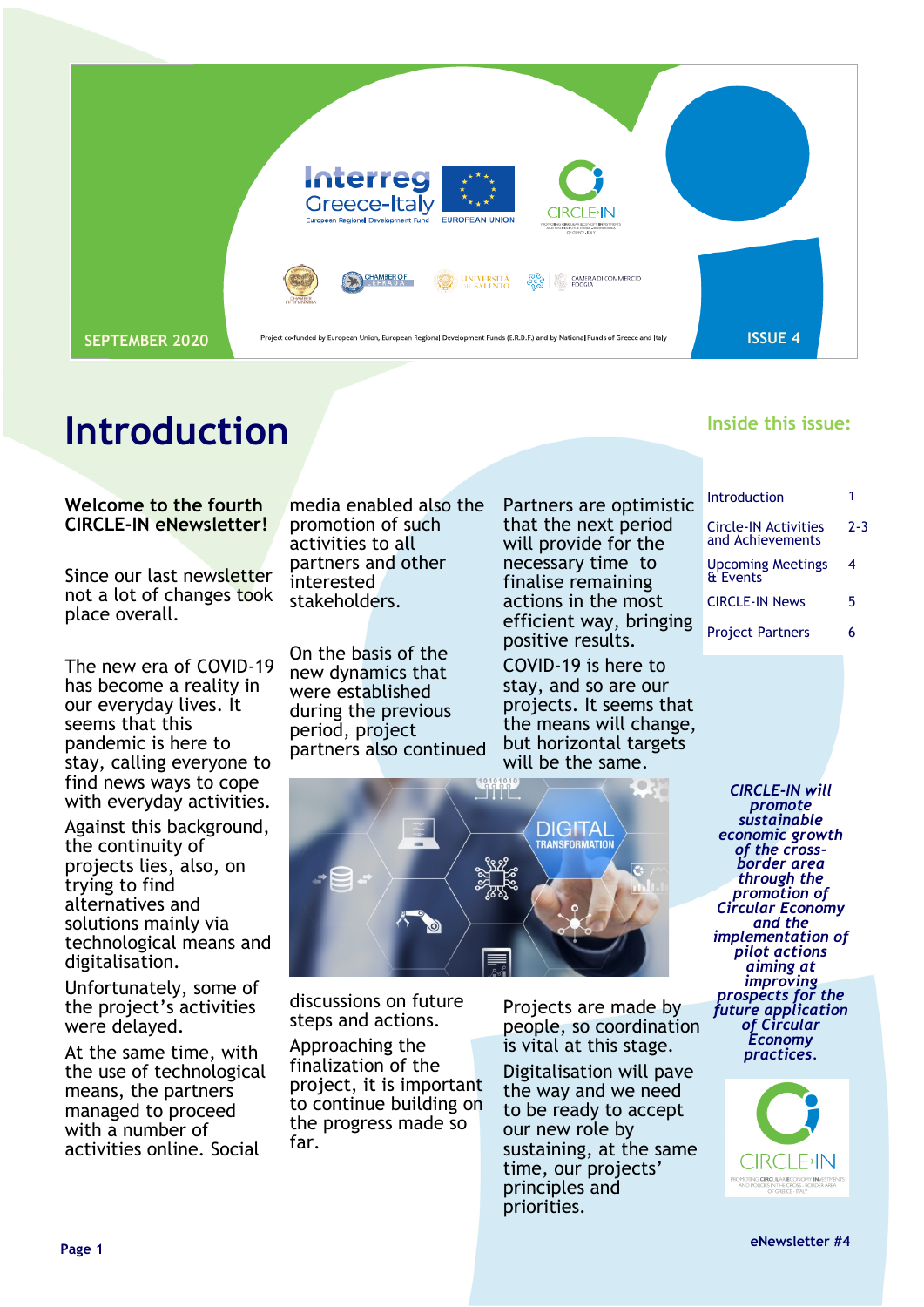# **CIRCLE-IN Activities and Achievements**

CIRCLE-IN has so far reached a number of achievements and goals responding to the majority of the project's requirements.

Due to the pandemic, the duration of the project was extended and until December 2020.

Some of the delays in programmed actions continued during this period.

However, partners managed ultimately, to find the right equilibrium in order to proceed with all programmed activities and sustain the dynamic of CIRCLE-IN.

Our website and Circular Economy platform are being updated on a frequent basis with all the latest news on Circular Economy and all relevant areas of interest, including COVID-19 and the new reality that this has brought.

### *Webinar: Introduction to the Circular Economy (July, 06,2020 and July, 20, 2020)*

Unioncamere Puglia, in cooperation with the Apulian Chambers of Commerce and the Regional Section of the Environmental Managers Register and in collaboration with Ecocerved, promoted a training appointment organized by Filippo Corsini (Scuola Superiore SantAnna di Pisa). The initiative is part of the

action promoted by Unioncamere, at national level, through a specific fund on the circular economy for small and medium-sized enterprises.

The main objective of this course was to provide participants with the fundamental knowledge on the context in which the circular economy develops and is realized, in the political and regulatory dimension, as well as in the technical and economic dimensions.

The training was free and it was divided into two sessions, each of 2 hours, scheduled for 6 and 20 July 2020 starting from 10 am.

Due to the situation related to COVID-19, participation was only possible by remote connection.

The first webinar was held on July 6 with the following schedule:

• The political and regulatory framework at EU and national level on the economy circular

• What is the circular economy?

• Benefits of implementing circularity improvement paths

• Some examples of businesses

Expert: Dr. Filippo Corsini - SantAnna Higher School of University Studies in Pisa.

Recipients: companies, mainly SMEs; consultants; trade associations; others professionals.

### *CIRCLE-IN Web Academy*

One of the main achievements of this period was the realization of the CIRCLE-IN Web Academy that was coordinated by the Laboratory of Management Engineering of the University of Salento in collaboration with the all project partners.

A series of discussions took place in the month of July with a number of experts in the field as well as on best practices already applied by entrepreneurs in the area. These were used as a basis for the organisation of Academy's Programme.

The Web-Academy was finalised at the end of July 2020.

CIRLCE-IN Web Academy is a training initiative that aims at promoting the development of entrepreneurial competencies in the field of Circular Economy.

This programme is structured around three (3) thematic areas:

i) Political and Institutional Frameworks

ii) Circular Economy Business Model

iii) Digital and Key Enabling **Technologies**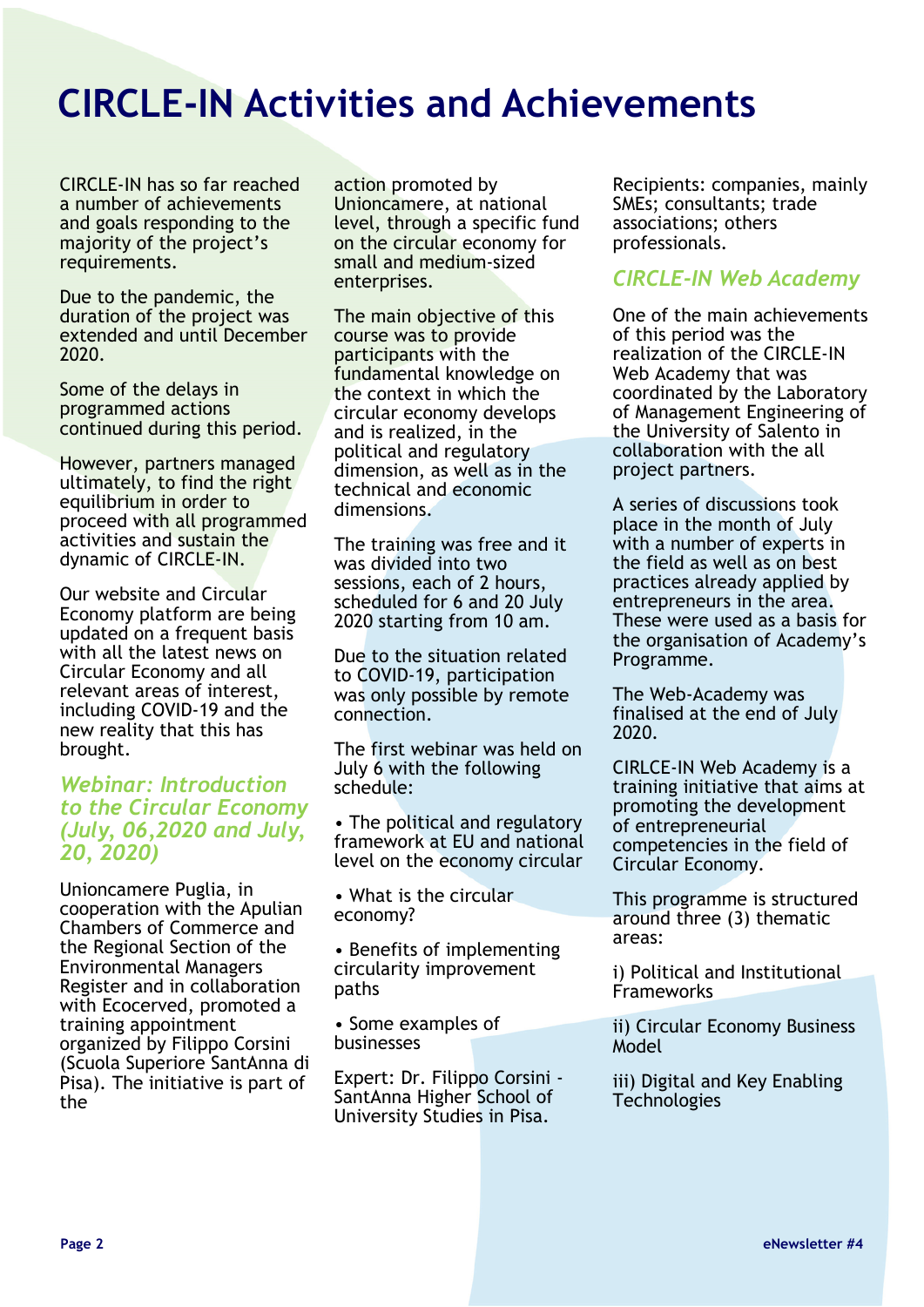# **CIRCLE-IN Activities and Achievements**



All these thematics include seminars of academics and researchers, professionals and entrepreneurs that are available online since 21.09.2020.

In order to participate in this series of seminars and obtain a certificate one will have to access the Web Platform of the programme, as shown in the picture below, by following this link: http:// platform.circle-in.eu/it/.



# *Circle-IN Partners Meeting*

A web meeting was initiated and organized by Chamber of Ioannina, the lead partner of the project, in order summarise on

from Salento presenting all the main activities that

WP2: CIRCLE-IN Roadmap for replicability of project results/multiplier effects & consultation

Chamber of Lefkada

pending issues and remaining actions and activities.

That offered all partners the opportunity to catch up and share news and updates in relation to actions of the previous period.

Partners discussed on ways to complete pending activities by the end date of the project that is 15 December 2020.

More specifically, all issues under WP1 on the management of the project and the need to certify more expenses.

Under WP2 the Chamber of

Lefkada presented the methodology for the development of the Roadmap that is one of the main outputs of the project ensuring its continuity. Consultation will be based upon the questionnaires submitted to the other partners.

Under WP4 the partner

took place for the development of the Web Academy that is the main output under this WP. The Web Academy is expected to be launched on October 5, 2020.

Info-points were already established in University of Salento and Chamber of Foggia. Chamber of Ioannina and Lefkada shall finalise the establishment by end of October and end of September respectively.



The lead partner under WP5 also presented the methodology that will be followed for the development of the Follow -up plan that is the second output for the replicability of the project's results. This will take the form of an action plan and will set intermediate targets and milestones following consultations will local stakeholders.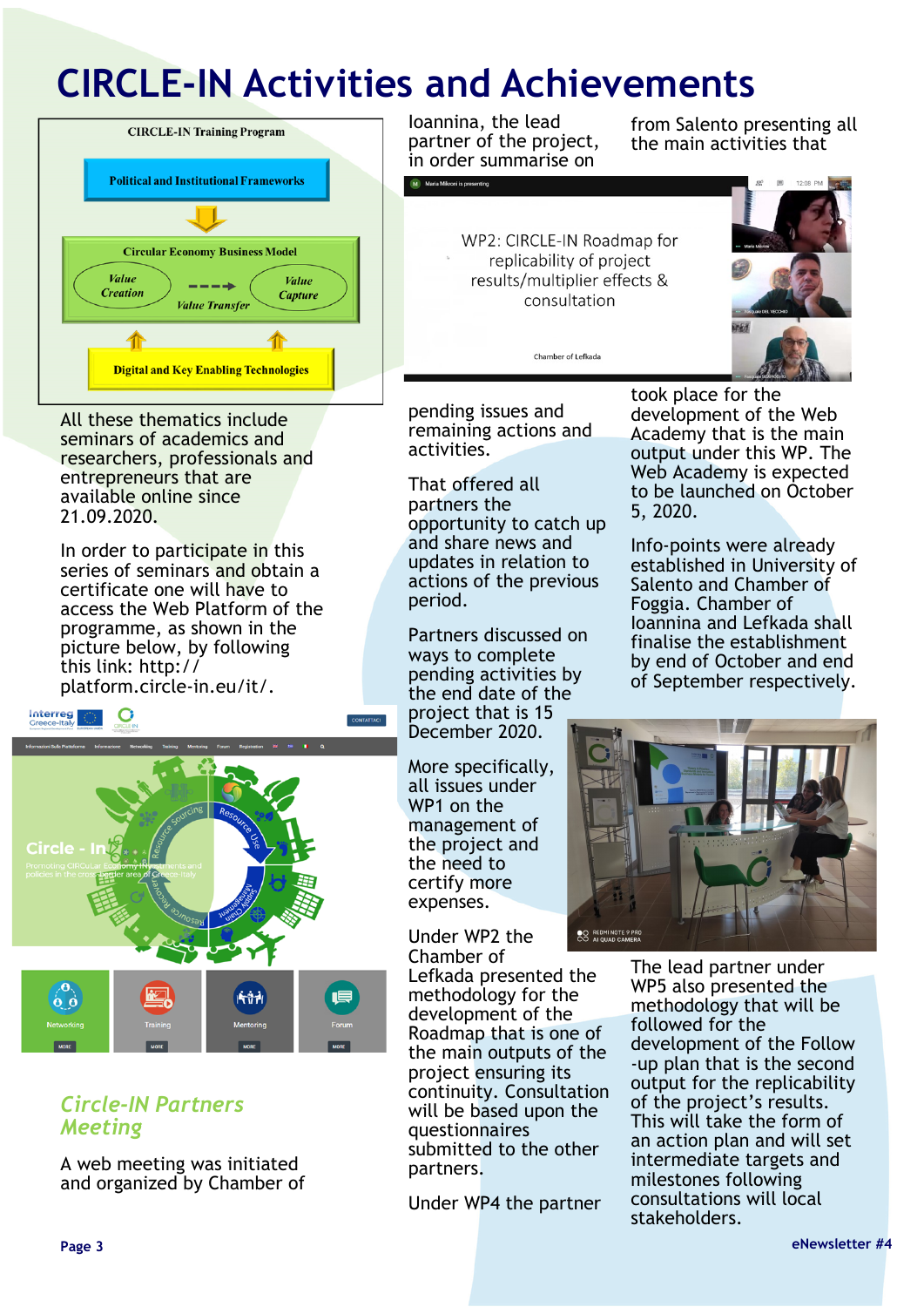# **Upcoming Meetings & Events**

## *World Circular Economy Forum goes online!*

The World Circular Economy Forum will be organised in a form of a webinar, between 29 Sep 2020 to 30 Sep 2020, presenting some of the world's top business leaders, policy makers and thinkers as speakers.



The full programme consists of six separate sections (three per day), with keynotes speeches, panel discussions and networking opportunities.

More information about the programme and registration can be found in the following link: https:// circulareconomy.europa.eu /platform/en/news-andevents/all-events/worldcircular-economy-forumgoes-online.

### *9th European Conference on Sustainable Cities and*

# *Towns, September 30- October 02, 2020*

The Conference will take place between 30 September 2020 to 2 October 2020 in Mannheim, Germany.

It will demonstrate the urgent need for local governments to assume responsibility for urban transformation and lead the way in guiding Europe towards a secure and sustainable future.

For more information you can follow the below link: https:// circulareconomy.europa.eu/ platform/en/news-andevents/all-events/9theuropean-conferencesustainable-cities-and-towns



9TH EUROPEAN CONFERENCE ON **SUSTAINABLE CITIES & TOWNS** MANNHEIM | GERMANY | 30 SEPT - 2 OCT 2020

## *European Recycling Conference 2020, September 30, 2020*

The Conference will take place in Madrid, Spain on 30 September 2020. In light of the European Green Deal, ERC will line up executives from the industry and highlevel speakers from European institutions to discuss the contribution of the European recycling industry to the Circular Economy and the EU Industrial Strategy. For more information click here: https://

circulareconomy.europa.eu/ platform/en/news-andevents/all-events/europeanrecycling-conference-2020

# *Plastics Recycling World Expo*

The plastics industry exhibitions - Compounding World Expo, Plastics Recycling World Expo, Polymer Testing World Expo and Plastics Extrusion World Expo - plus all their related conferences will take place at Messe Essen in Germany on 7-8 October 2020. Participants will be able to:

- meet leading suppliers
- source new systems, technologies and solutions
- network with other stakeholders within the industry
- increase technical knowledge through training seminars, business debates etc
- take advantage of the venue's central location in Germany's industrial heartland
- put questions to the experts in a face-toface environment
- stay up-to-date with new challenges and opportunities within the plastics recycling industry

More information here: https:// circulareconomy.europa.eu/ platform/en/news-andevents/all-events/plasticsrecycling-world-expo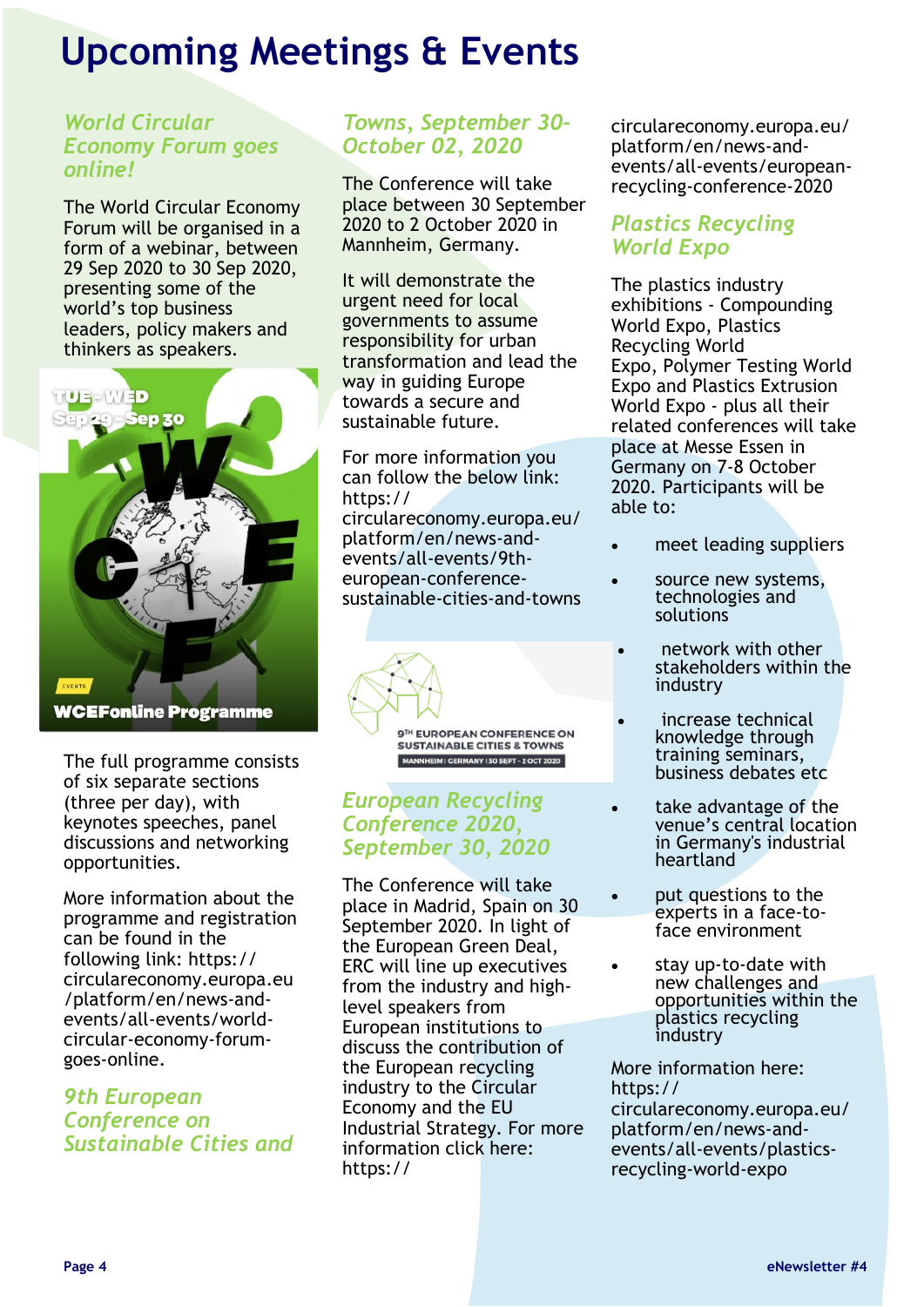# **CIRCLE-IN News**

*ECESP Coordination Group: New mandate, new members NEW DEADLINE - 11 September 2020*

In July 2020, a call was published for the expression of interest for the new mandate of the Coordination Group of the European Circular Economy Stakeholder Platform. The call was open until 11.09.2020 to all stakeholders willing to participate.

24 members will be selected bringing together the following circular economy-related:

- Multi-stakeholder networks/platforms
- Groupings/ organisations of businesses, of trade unions and from the civil society
- Networks of national, regional and local public authorities/ bodies
- Organisations from the knowledge and research communities, think-tanks, universities.

More information found here: https:// circulareconomy.europa.eu /platform/en/news-andevents/all-news/ecespcoordination-group-newmandate-new-members-new -deadline-11-september-2020.

### *Circular Economy Stakeholder*

## *Conference, 3-4 November 2020*

The 2020 edition will focus on the new Circular Economy Action Plan and the first phase of its implementation. Recommendations from the Belgian authorities will be monitored in order to



guarantee a safe conference for all guests. More information will follow on the meeting arrangements.

More can be found here:

#### https://

circulareconomy.europa.eu/ platform/en/news-andevents/all-news/save-date-2020-circular-economystakeholder-conference

### *Ellen MacArthur Foundation: Weekly live show returns for Season 2*

In September 2020, Ellen MacArthur Foundation announced that its Weekly live show, 'Explore the Circular Economy', will return for a second season.

Season 2 will run from 15th September to 24th November. The 30-minute show will be broadcast live at 12.00 GMT+1 every Tuesday on Foundation's YouTube, LinkedIn, Faceboo k, and Twitter channels

Over the course of eleven episodes, special guests will join in order to explore

topics including better growth with the circular economy and finance. For more information you can click here: https:// www.ellenmacarthurfoundatio n.org/news/weekly-live-showreturns-for-season-2

### *Ecolabel and circular economy at the center of the new issue of Mosaico Europa*

Mosaic Europe issue 12 of 2020 is available, the newsletter focused on European issues of priority interest for the Chambers of Commerce and designed to be destined for widespread diffusion in the local realities of the chamber system. The newsletter is



(7) Mosaice Europa 13 2020 - pdf, 1.8MB

produced by Unioncamere Europa, the association of the Italian Chambers of Commerce in Brussels. The issue opens with an interview with Silvia Ferratini, , DG nvironment, Production Unit, Sustainable Products and Consumption, Team Leader Ecolabel. More information found here: http://

www.unioncamere.gov.it/ P42A4503C189S123/marchioecolabel-ed-economiacircolare-al-centro-del-nuovonumero-di-mosaicoeuropa.htm

**Page 5 eNewsletter #4**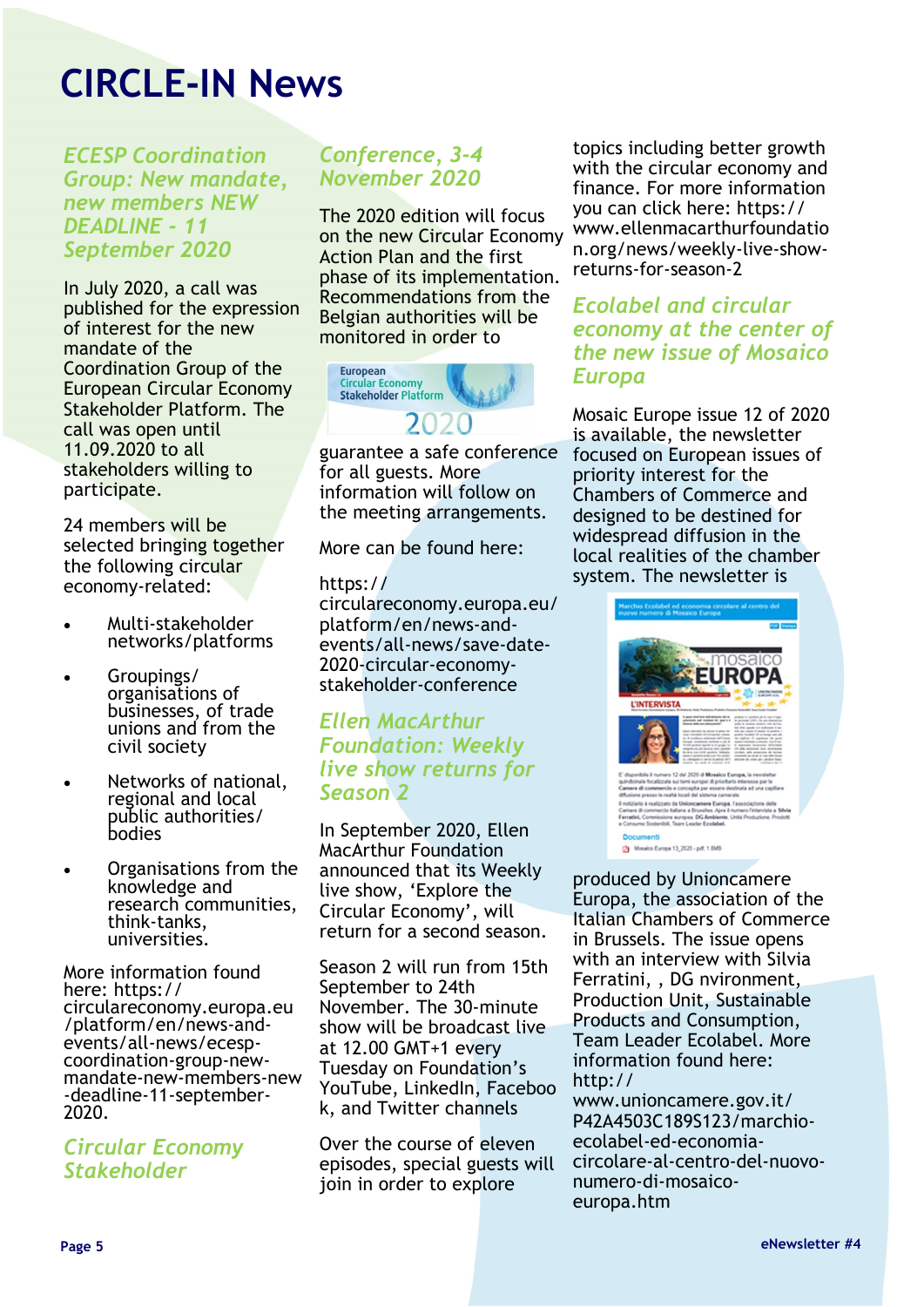# **Project Partners**

*Presentation of Project Partners*

The project is a collaboration between three business support organizations and one university in the cross-border area of Greece and Italy, namely Chamber of Ioannina and Chamber of Lefkada from Greece, Chamber of Commerce of Foggia and University of Salento from Italy.

Each of the project partners has a specialized role depending on their type of expertise and bringing in the project complementary skills which are important in achieving the project's objectives.



This eNewsletter has been developed in the frame of the CIRCLE-IN project which is cofunded by the European Union, European Regional Development Funds (E.R.D.F.) and by National Funds of Greece and Italy.

The contents of this eNewsletter are the sole responsibility of the CIRCLE-IN project partners and can under no circumstances be regarded as reflecting the position of the European Union or of the Programme's management structures.

© CIRCLE-IN| All rights reserved



**Page 6 eNewsletter #4**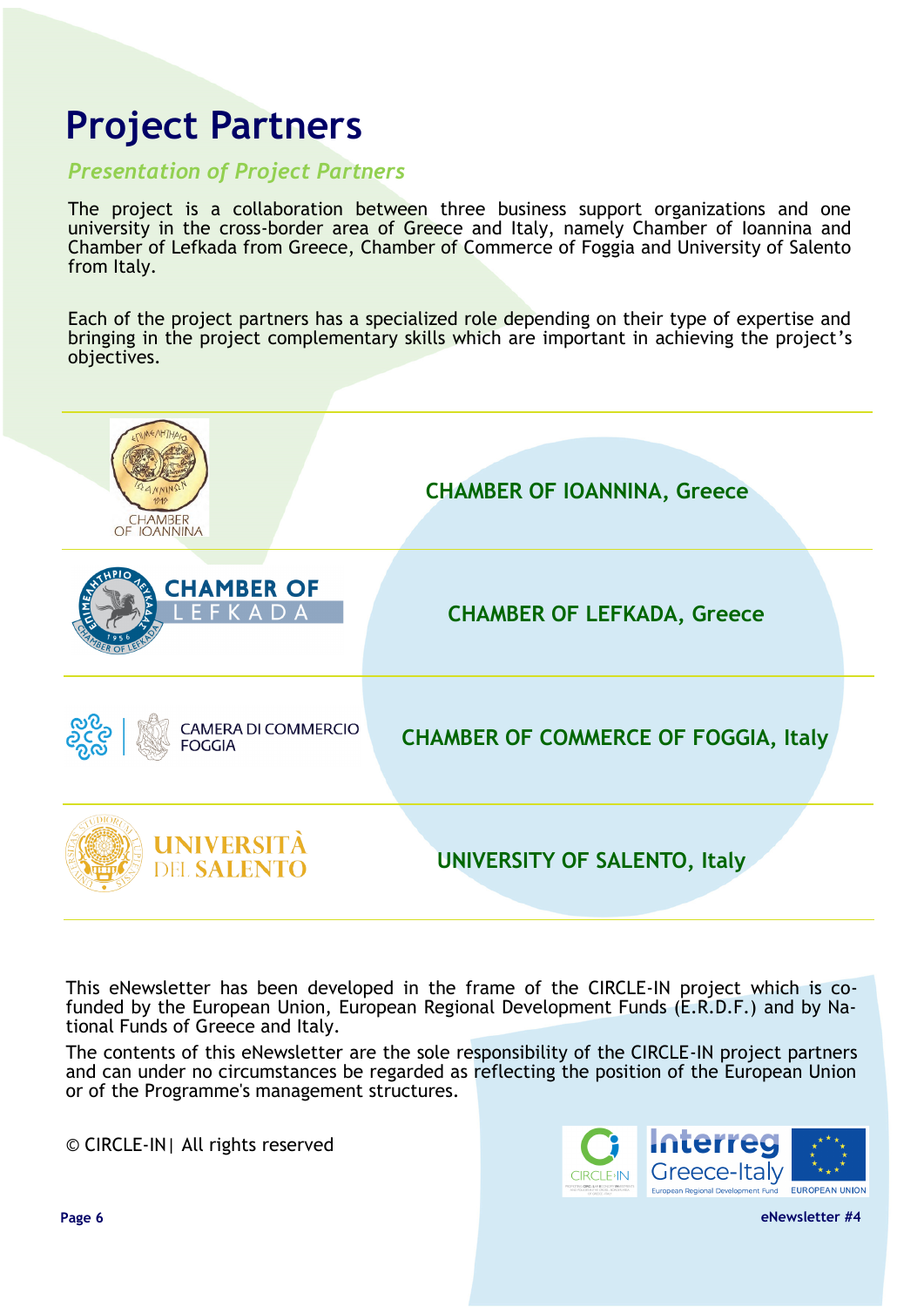